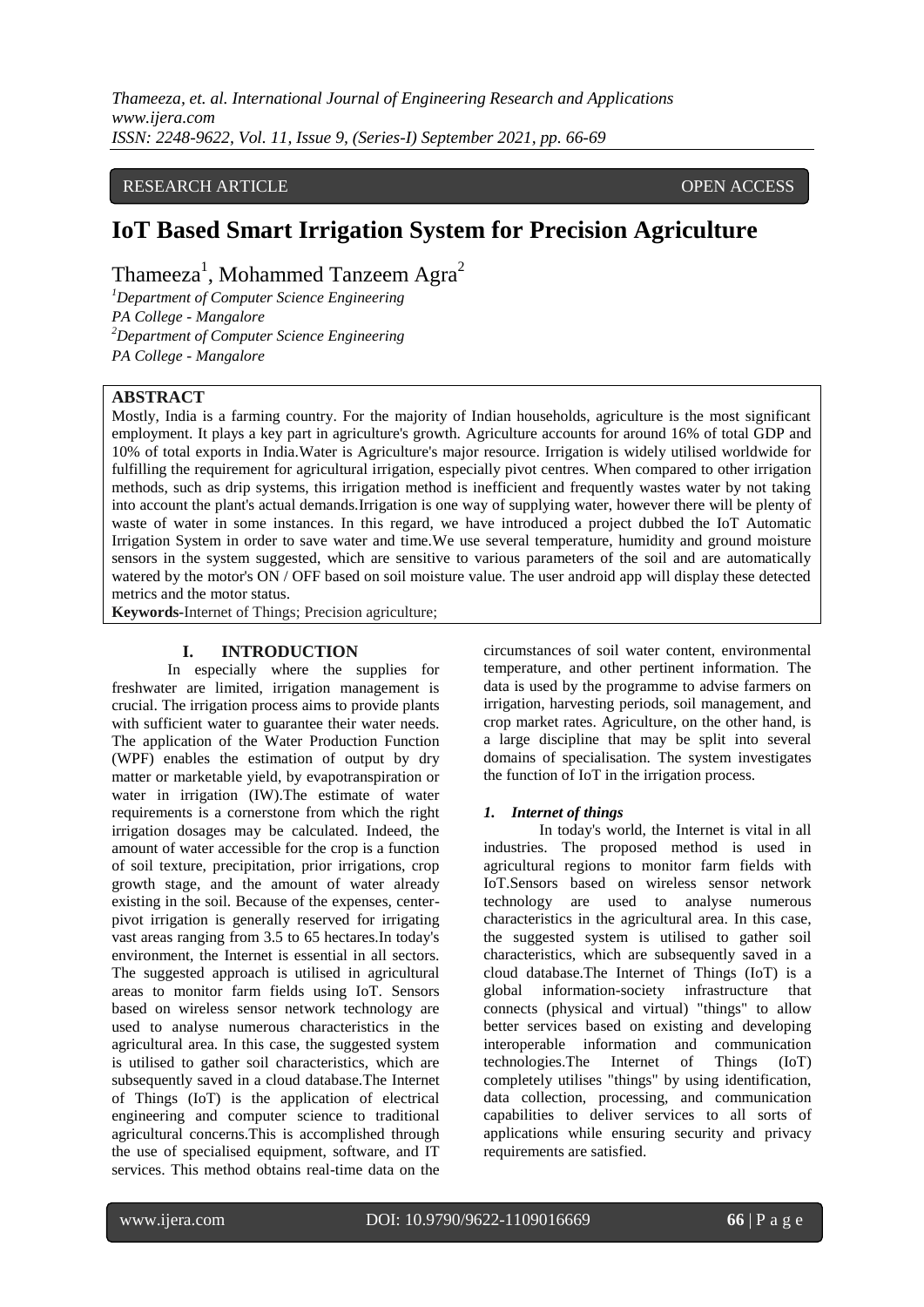## *2.Precision Agriculture*

Agriculture is undergoing a transformation. Precision agriculture has become more reliant on technology. In Pennsylvania, the rate of technology use is rising. Precision agriculture is making agriculture more precise and regulated. The utilisation of information technology is a critical component of agricultural management. Precision agriculture's primary goal is to ensure profitability, sustainability, and efficiency while conserving the environment.PA benefits include decreased usage of water, fertilisers, herbicides, and pesticides, improved produce quality and quantity, and lower production costs, in addition to farm equipment. Farmers no longer have to make rash judgments and then worry about unpredictability of environmental changes. With the Internet of Things, it is possible to obtain extremely precise, real-time information on agricultural activities such as irrigation, seed planting, harvesting, agricultural job management without investing in man hours, and so on. Farmers may also get real-time information about farming advancements, soil quality, weather conditions, crop market rates, and much more.

# **II. LITERATURE SURVEY**

Understanding the current techniques, the needs, and creating an abstract for the system are all steps of primary inquiry. In this article, soil moisture and temperature sensors are put in the root zone of a plant and send data to an Android application. To manage the amount of water, a soil moisture sensor's<br>threshold value is programmed into a threshold value is programmed into a microcontroller. Temperature, humidity, and soil moisture data are displayed via the Android app.The two most difficult challenges in designing an automated irrigation system for an irrigation pivotcenter are, on the one hand, selecting an acceptable water-requirement assessment approach and, on the other, identifying a suitable cloud IoT platform for data storage and treatment.System models are critical in the development of agro-ecological and socioeconomic conditions in agriculture. The amount of resources available for field and farm trials to provide information and identify acceptable and successful management approaches.As long as the required soil, management, climatic, and socioeconomic information is available, it can aid land managers in identifying management over space and time.

Sanjay D.Sawaitul et al. proposed a novel method for categorising and forecasting future weather using the Back Propagation Algorithm, which records weather parameters such as wind speed, wind direction, rainfall, temperature, and projected climatic conditions.The artificial neural network back propagation approach is used to anticipate meteorological conditions. The Author tested three weather prediction models. The first model is employed in the collection of weather forecasting systems.The second model is meant to showcase the WSN data gathering tool kit, and the third model is used to show how the Back Propagation Algorithm may be used to various elements of weather forecasting [6].

Duncan Waga and colleagues share their findings on cloud computing-based environmental factors. Cloud computing analytics is critical in agriculture. Access to the information is also highly beneficial for the framers. They use the private cloud to store and retrieve dataThe HDFS is used to collect and aggregate data in a distributed, flexible, and efficient manner. They address the issues associated with using the cloud and big data in terms of performance, capacity, and scaling. Wind, temperature, and rainfall are among the variables used in this investigation. The new IT platform will include Hadoop packages. [7].

The author [8] projected her research effort in the agricultural field using a decision tree method. This approach is used to increase the production of soybean crops. During the kharif and rabi seasons, they gathered data on meteorological factors in Madhya Pradesh's Bhopal District.They use the Navie Bayesian classification approach to estimate rice crop yields based on temperature and rainfall data. The wheat crop's production is determined by the meteorological conditions.

## **II.USE CASES**

## *II.1 Soil preparation and sowing*

Soil preparation and planting are essential farming activities because they can have a positive or negative impact on crop quantity and quality. Plants will be deprived of water, nutrients, and sunlight if the density of seeds in a farm is too high. However, if seed density is low, i.e. there is a lot of space between plants, land will be wasted.When seeds are planted too deeply, plants have poor growth, emergence, vigour, and crop stand. There is a possibility that weeds will outnumber crops.If seeds are too near to the surface, they may be eaten by birds or dry out. The moisture content of the soil is particularly important here.

The following methods are used by the cloud-based DA subsystem:

1. Previously used dataset for modelling with the ML method.

- 2. Sensor data is collected in real time.
- 3. Crop variety (width of plant)
- 4. Feeds from weather channels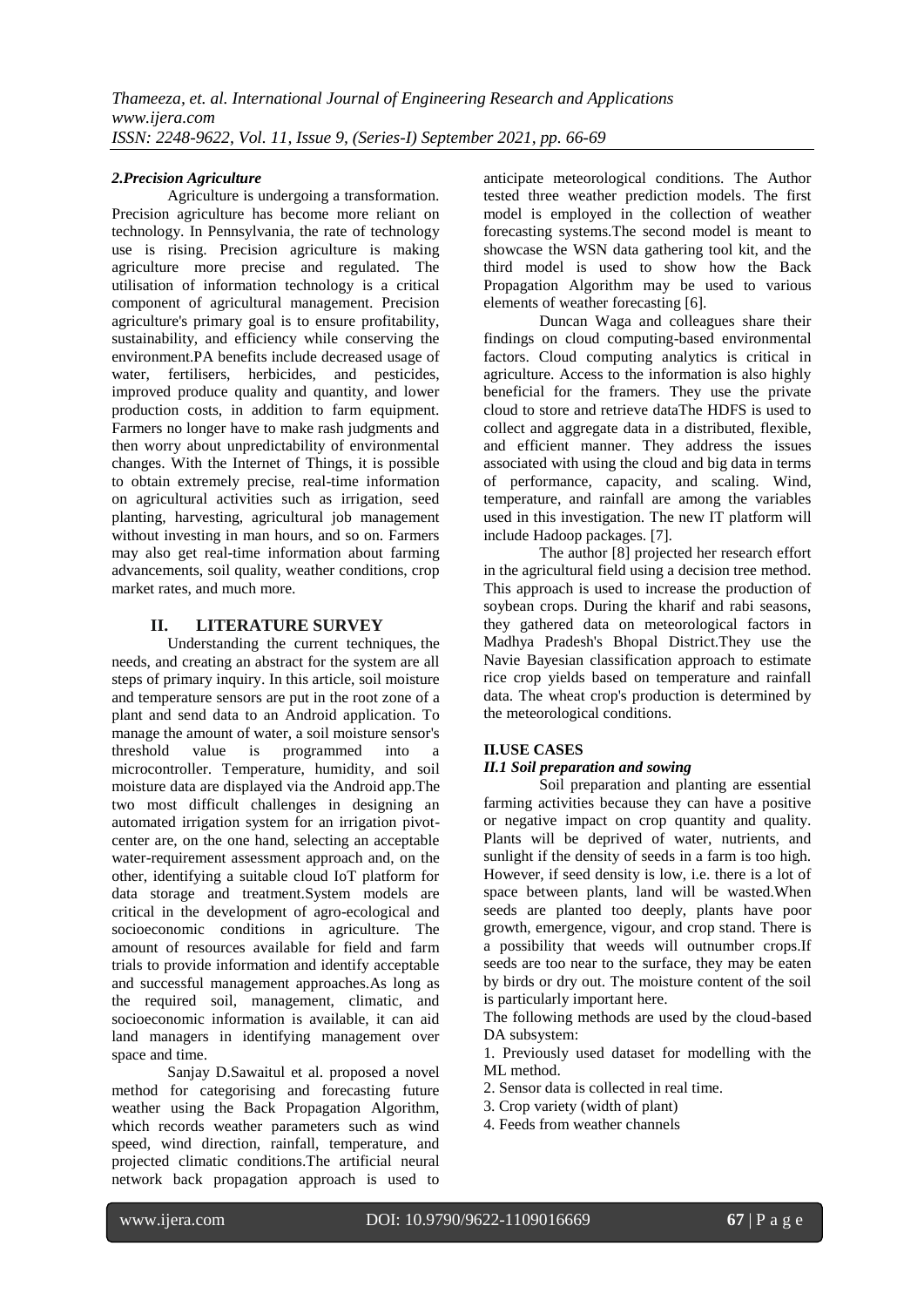# *Thameeza, et. al. International Journal of Engineering Research and Applications www.ijera.com ISSN: 2248-9622, Vol. 11, Issue 9, (Series-I) September 2021, pp. 66-69*



Fig.1. IoT based precision Sowing.

Through DA and cloud weather management, this technology will not only give precise depth and distance information to the Seeding machine, but will also aid in the development of an appropriate seedbed.

#### *II.2 Water Supply Management*

Farming need regular irrigation, which uses the greatest proportion of water resources in any location. A substantial amount of this irrigation water is squandered due to a lack of control and real-time monitoring.Smart irrigation systems powered by cutting-edge IoT technology can increase water resource conservation by monitoring irrigation using remote sensing technologies [3].Smart connected sensors work with smart sprinklers to achieve the goal, and a smart motor switch assists in the attainment of the goal.



Fig. 2. IoT based Water Supply Management

#### **PROPOSED WORK**

This is a clever system that will benefit farmers. It captures real-time data from sensors installed around the farm. Sensors measure the moisture in the soil and the temperature of the surrounding environment, and this information is sent to Farmer's phone. This technology keeps the farmer informed by sending out notifications on a regular basis. The mobile application includes functionality for controlling and monitoring the farm's motor and street lights. This saves human labour while also ensuring that the necessary amount of water is applied to the crops, reducing water waste and helping to enhance crop quality and farm economic production.Raspberry Pi is the system's processing unit (controller). The Pi is powered by a 5V power supply that is connected outside. It supervises and regulates all system input and output. Sensors offer input data; in this case, the soil moisture sensor and temperature sensor transmit data to the Raspberry Pi in a predetermined time frame. When the moisture data threshold is met, the pump is activated. The farmer can observe the sensor's value and, with the aid of a mobile app, will take necessary actionFig. 3.